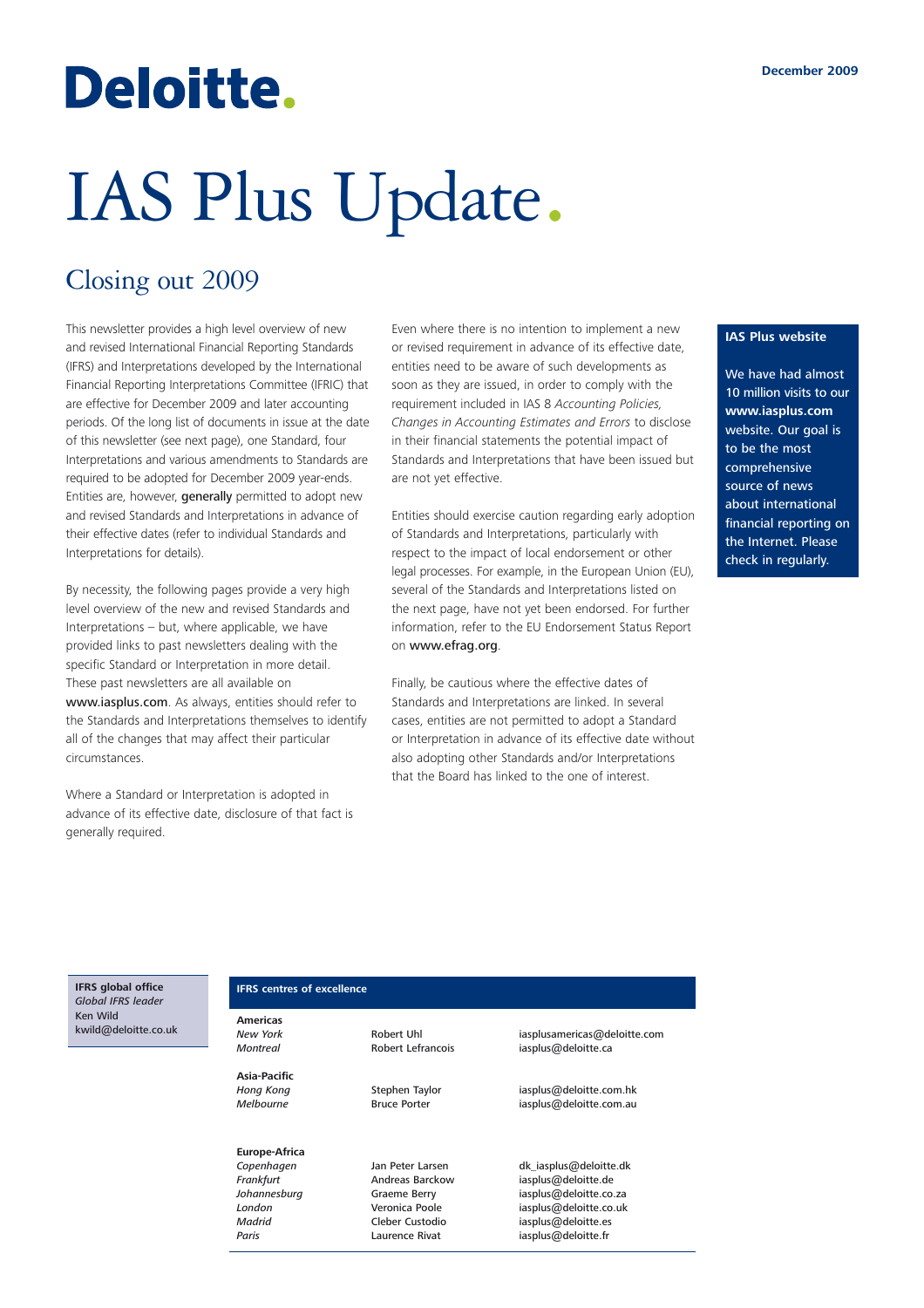#### **New and revised Standards and Interpretations**

The following is a comprehensive list of new and revised Standards and Interpretations in issue at December 2009, and effective for 31 December 2009 year ends and later periods. All of the newsletters referred to in the table below may be accessed at www.iasplus.com/iasplus/iasplus.htm

#### **Effective for 31 December 2009 year ends**

| <b>New Standards</b>           |                                                                                                             | <b>Effective for annual periods</b><br>beginning on or after | <b>IAS Plus newsletter</b><br><b>issued</b> |  |
|--------------------------------|-------------------------------------------------------------------------------------------------------------|--------------------------------------------------------------|---------------------------------------------|--|
| <b>IFRS 8</b>                  | <b>Operating Segments</b>                                                                                   | 1 January 2009                                               | December 2006                               |  |
| <b>IFRS for SMEs</b>           | <b>IFRS for Small and Medium-sized Entities</b>                                                             | Available immediately                                        | <b>July 2009</b>                            |  |
| <b>Amendments to Standards</b> |                                                                                                             |                                                              |                                             |  |
|                                | IFRS 1& IAS 27 Cost of an Investment in a Subsidiary, Jointly 1 July 2009<br>Controlled Entity or Associate |                                                              | May 2008                                    |  |
| <b>IFRS 2</b>                  | <b>Vesting Conditions and Cancellations</b>                                                                 | 1 January 2009                                               | January 2008                                |  |
| <b>IFRS 7</b>                  | Enhancing Disclosures about Fair Value and<br>Liquidity risk                                                | 1 January 2009                                               | <b>March 2009</b>                           |  |
| IAS <sub>1</sub>               | <b>Presentation of Financial Statements</b>                                                                 | 1 January 2009                                               | September 2007                              |  |
| <b>IAS 23</b>                  | <b>Borrowing Cost</b>                                                                                       | 1 January 2009                                               | April 2007                                  |  |
| IAS 32 & IAS 1                 | Puttable Financial Instruments and<br>Obligations arising on Liquidation                                    | 1 January 2009                                               | February 2008                               |  |
| <b>IAS 39</b>                  | Clarification regarding Assessment of<br><b>Embedded Derivatives</b>                                        | Annual periods ending on or after<br>30 June 2009            | <b>March 2009</b>                           |  |
| <b>Various</b>                 | <b>Improvements to IFRSs</b>                                                                                | Various (mainly 1 January 2009)                              | <b>May 2008</b>                             |  |
| <b>New Interpretations</b>     |                                                                                                             |                                                              |                                             |  |
| <b>IFRIC 13</b>                | <b>Customer Loyalty Programmes</b>                                                                          | 1 July 2008                                                  | June 2007                                   |  |
| <b>IFRIC 15</b>                | Agreements for the Construction of Real<br>Estate                                                           | 1 January 2009                                               | <b>July 2008</b>                            |  |
| <b>IFRIC 16</b>                | Hedges of a Net Investment in a Foreign<br>Operation                                                        | 1 October 2008                                               | <b>July 2008</b>                            |  |
| <b>IFRIC 18</b>                | <b>Transfers of Assets from Customers</b>                                                                   | Transfers received on or after 1 July February 2009<br>2009  |                                             |  |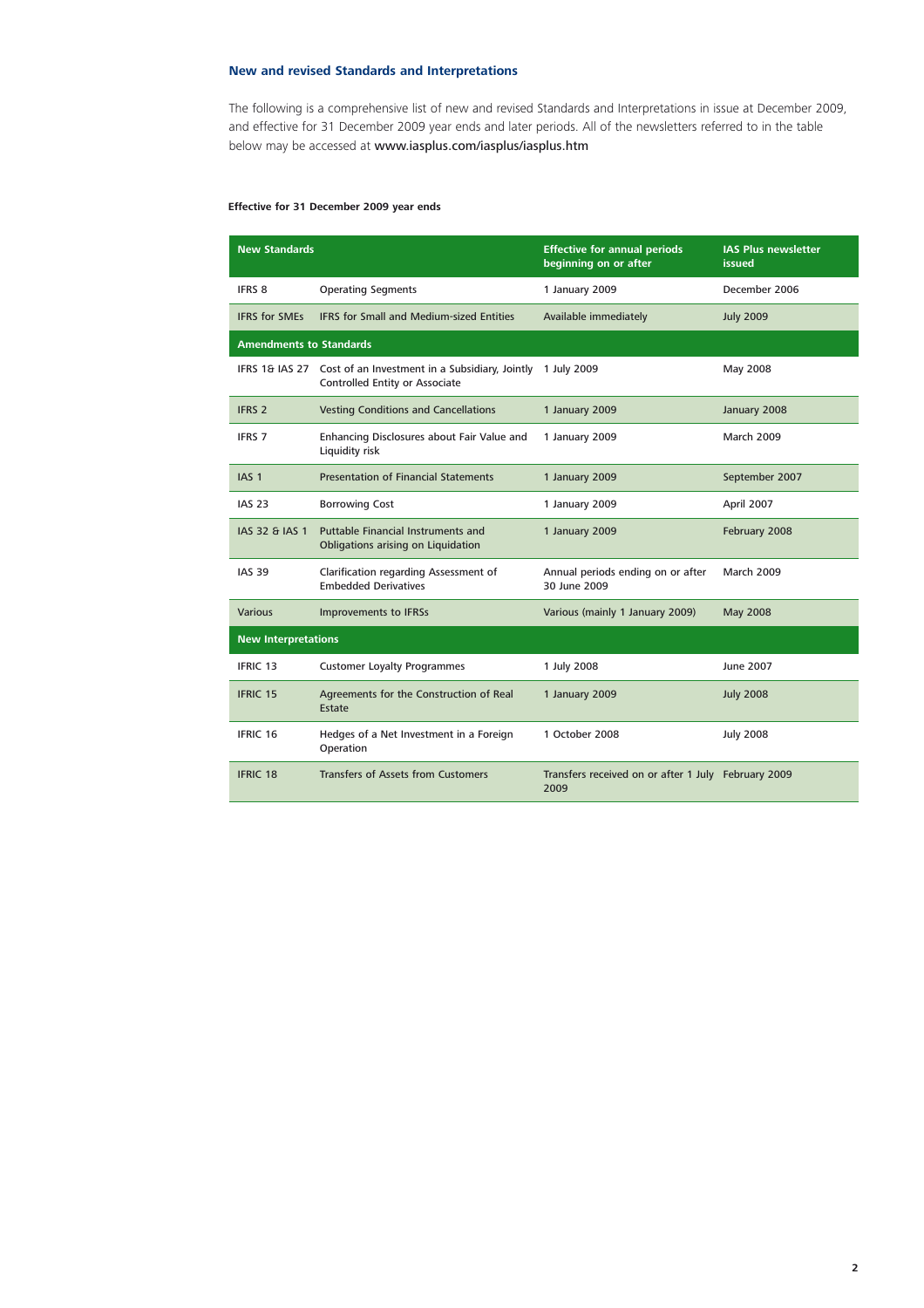#### **Available for early adoption for 31 December 2009 year**

| <b>New Standards</b>                 |                                                                       | <b>Effective for annual periods</b><br>beginning on or after | <b>IAS Plus newsletter</b><br><b>issued</b> |  |
|--------------------------------------|-----------------------------------------------------------------------|--------------------------------------------------------------|---------------------------------------------|--|
| IFRS 9                               | Financial Instruments: Classification and<br>Measurement              | 1 January 2013                                               | November 2009                               |  |
| <b>Amendments to Standards</b>       |                                                                       |                                                              |                                             |  |
| IFRS 1                               | Revisions to IFRS 1 on First-time Adoption<br>of IFRSs                | 1 July 2009                                                  | December 2008                               |  |
|                                      | Additional Exemptions for First-time<br>Adopters                      | 1 January 2010                                               | August 2009                                 |  |
| <b>IFRS 2</b>                        | Group Cash-settled Share-based Payments                               | 1 January 2010                                               | June 2009                                   |  |
|                                      | IFRS 3 & IAS 27 Business Combinations                                 | 1 July 2009                                                  | January 2008                                |  |
| <b>IAS 24</b>                        | <b>Related Party Disclosures</b>                                      | 1 January 2011                                               | November 2009                               |  |
| <b>IAS 32</b>                        | <b>Classification of Rights Issues</b>                                | 1 February 2010                                              | October 2009                                |  |
| <b>IAS 39</b>                        | <b>Eligible Hedged Items</b>                                          | 1 July 2009                                                  | <b>July 2008</b>                            |  |
| Various                              | Improvements to IFRSs                                                 | Various                                                      | April 2009                                  |  |
| <b>New Interpretations</b>           |                                                                       |                                                              |                                             |  |
| <b>IFRIC 17</b>                      | Distributions of Non-cash Assets to Owners                            | 1 July 2009                                                  | December 2008                               |  |
| <b>IFRIC 19</b>                      | Extinguishing Financial Liabilities with Equity<br><b>Instruments</b> | 1 July 2010                                                  | December 2009                               |  |
| <b>Amendments to Interpretations</b> |                                                                       |                                                              |                                             |  |
| IFRIC 14                             | Prepayments of a Minimum Funding<br>Requirement                       | 1 January 2011                                               | December 2009                               |  |

#### **Effective for 31 December 2009 year ends**

#### IFRS 8 Operating Segments *Effective 1 January 2009*

IFRS 8 supersedes IAS 14 *Segment Reporting*. IFRS 8's core principle is that an entity whose debt or equity instruments are publicly traded should disclose information about its reportable segments, to enable users of its financial statements to evaluate the nature and financial effects of the types of business activities in which it engages and the economic environments in which it operates. Operating segments are components of an entity about which separate financial information is available that is evaluated regularly by the chief operating decision maker in deciding how to allocate resources and in assessing performance.

Upon adoption of IFRS 8, the identification of an entity's segments may or may not change, depending on how the entity has applied IAS 14 in the past. IAS 14 required an entity to identify two sets of segments (business and geographical), using a risks and rewards approach, with the entity's "system of internal financial reporting to key management personnel" serving only as the starting point for the identification of such segments.

In contrast to IAS 14, IFRS 8 does not define segment revenue, segment expense, segment result, segment assets and segment liabilities. Nor does it require segment information to be prepared in conformity with the accounting policies adopted for the entity's financial statements. As a consequence, entities will have more discretion in determining what is included in segment profit or loss under IFRS 8, limited only by their internal reporting practices.

#### IFRS for Small and Medium-sized Entities *Effective immediately upon issue*

The IFRS for SMEs provides an alternative framework that can be applied by eligible entities in place of the full set of IFRSs in issue. It is intended for use by entities (known as SMEs) that do not have public accountability and that are required, or choose, to publish general purpose financial statements for external users. Essentially, an entity is considered to have public accountability if its debt or equity instruments are publicly traded, or if it is a financial institution or other entity that, as part of its primary business, holds and manages financial resources entrusted to it by clients.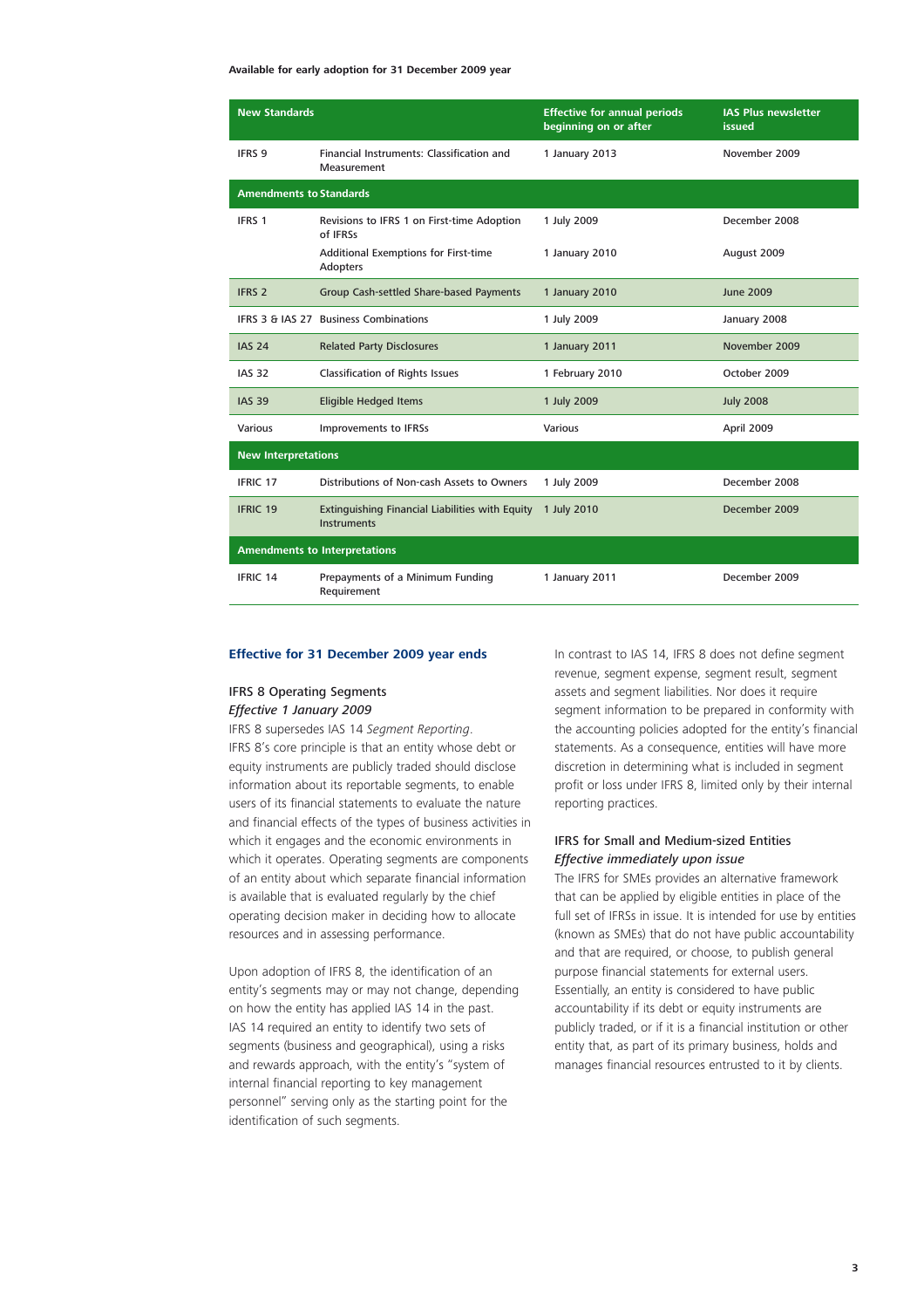The IFRS for SMEs is a self-contained Standard, incorporating accounting principles that are based on full IFRSs but that have been simplified to suit the entities within its scope. Key simplifications include:

- some topics in IFRSs are omitted because they are not relevant to typical SMEs;
- some accounting policy treatments in full IFRSs are not allowed because a simplified method is available to SMEs;
- simplification of many of the recognition and measurement principles that are in full IFRSs;
- substantially fewer disclosures; and
- simplified language and explanations throughout.

The result of these simplifications is that the IFRS for SMEs reduces the volume of accounting requirements applicable to SMEs by more than 90 per cent when compared with the full set of IFRSs.

Where financial statements are prepared using the IFRS for SMEs, the basis of presentation note (and, where applicable, the auditor's report) would refer to compliance with the IFRS for SMEs. There is no effective date for the Standard because the decision as to whether to adopt the IFRS for SMEs (and also, therefore, the timing for adoption) is a matter for each jurisdiction to decide on.

#### Amendments to IFRS 1 and IAS 27: Cost of an Investment in a Subsidiary, Jointly Controlled Entity or Associate

#### *Effective 1 July 2009*

These amendments to IFRS 1 *First-Time Adoption of International Financial Reporting Standards* and IAS 27 *Consolidated and Separate Financial Statements* deal with the measurement of the cost of investments in subsidiaries, jointly controlled entities and associates when adopting IFRSs for the first time, and address concerns that the previous requirement to retrospectively determine cost and to apply the cost method in accordance with IAS 27 could not, in some circumstances, be achieved without undue cost or effort for first-time adopters.

Following revision, IFRS 1 permits a first-time adopter that has chosen to account for such investments at cost, to measure that cost using a 'deemed cost' approach. This deemed cost would be determined (on an investment-by-investment basis) as either:

- fair value (determined in accordance with IAS 39 Financial Instruments: *Recognition and Measurement*) at the entity's date of transition to IFRSs in its separate financial statements; or
- the previous GAAP carrying amount of the investment at that date.

First-time adopters are permitted to choose which measurement to use for each investment on an individual basis – therefore, some investments could be measured in accordance with the general rules of IAS 27, and some at deemed cost; and, for those measured at deemed cost, the choice between fair value and the previous GAAP carrying amount will be made on an individual investment basis.

The amendments have also removed from IAS 27 the requirement to distinguish between pre- and postacquisition dividends. The Standard now applies the general requirements of IAS 18 *Revenue* and requires that dividends received from subsidiaries, jointly controlled entities and associates be recognised in profit or loss when the entity's right to receive the dividend is established.

To address concerns that the new requirements for recognition of dividends could result in inappropriate recognition of profit, IAS 36 *Impairment of Assets* has been amended by the introduction of a new indicator of impairment.

In assessing whether a full impairment test is required, an entity should consider whether it has recognised a dividend from the investment and evidence is available that:

- the carrying amount of the investment in the separate financial statements exceeds the carrying amount in the consolidated financial statements of the investee's net assets; or
- the dividend exceeds the total comprehensive income of the subsidiary, jointly controlled entity or associate in the period in which the dividend is declared.

#### Amendments to IFRS 2: Vesting Conditions and Cancellations

#### *Effective 1 January 2009*

The amendments to IFRS 2 *Share-based Payment* clarify the definition of vesting conditions and the accounting treatment of cancellations by the counterparty to a share-based payment arrangement.

Vesting conditions are the conditions imposed under a share-based payment arrangement that the counterparty (whether an employee or otherwise) must satisfy in order to receive cash, other assets or equity instruments of the entity. The amendments:

- clarify that vesting conditions are those conditions that determine whether the entity receives the services that result in the counterparty's entitlement;
- restrict the definition of vesting conditions to include only service conditions and performance conditions; and
- amend the definition of a performance condition to require the completion of a service period in addition to specified performance targets.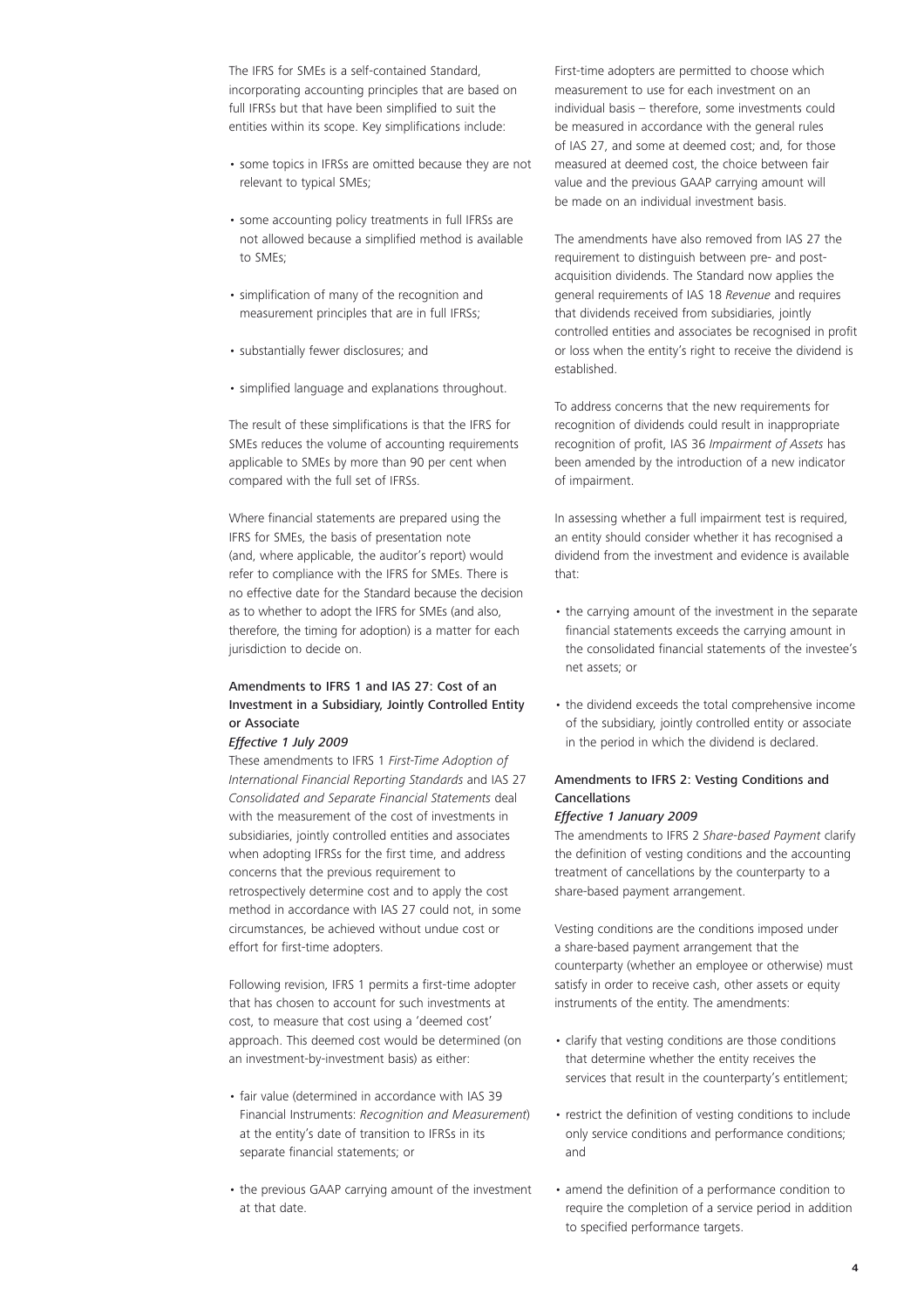All features of a share-based payment arrangement other than service conditions and performance conditions are considered to be non-vesting conditions.

IFRS 2 (as revised) specifies that, when estimating the fair value of equity instruments granted, an entity should take into account:

- all non-vesting conditions (i.e. all conditions other than service and performance conditions); and
- vesting conditions that are market conditions (i.e. conditions that are related to the market price of the entity's equity instruments – for example, attaining a specified share price).

The revisions to IFRS 2 also clarify that all cancellations, whether by the entity or by other parties, should receive the same accounting treatment. Under IFRS 2, a cancellation of equity instruments is accounted for as an acceleration of the vesting period. Therefore any amount unrecognised that would otherwise have been charged is recognised immediately. Any payments made with the cancellation (up to the fair value of the equity instruments) are accounted for as the repurchase of an equity interest. Any payment in excess of the fair value of the equity instruments granted is recognised as an expense.

If the share-based payment contains a liability component, the liability should be fair valued at the date of cancellation or settlement. Any payment made to settle the liability component should be accounted for as an extinguishment of the liability.

#### Amendment to IFRS 7: Enhancing Disclosures about Fair Value and Liquidity risk *Effective 1 January 2009*

The amendments to IFRS 7 *Financial Instruments: Disclosures* expand the disclosures required in respect of fair value measurements recognised in the statement of financial position. For the purpose of these expanded disclosures, a three-level hierarchy has been introduced. In its Basis for Conclusions, the IASB makes clear that this hierarchy has relevance only for disclosures, not measurement – there is no link between the fair value measurement hierarchy in IAS 39 and the disclosures required by IFRS 7. The additional disclosures required can be summarised as follows:

- the level in the hierarchy in which fair value measurements are categorised;
- reasons for significant transfers between level 1 and 2 of the hierarchy;
- a reconciliation from beginning to closing balances for level 3 of the hierarchy; and
- if changes to any of the assumptions applied for level 3 measurements, will have a significant effect on the fair value, the nature and extent thereof should be disclosed.

#### **Amendments to the required liquidity risk disclosures**

The amendments clarify the scope of items to be included in the maturity analyses required under IFRS 7 by changing the definition of liquidity risk to state that liquidity risk only includes financial liabilities that are settled by delivering cash or another financial asset. This results in the exclusion of financial liabilities that are settled by the entity delivering its own equity instruments or non-financial assets.

Furthermore, the amendments specify different liquidity risk disclosure requirements for derivative and nonderivative financial liabilities:

- for non-derivative financial liabilities (including issued financial guarantee contracts), the maturity analysis is required to show the remaining contractual maturities; and
- for derivative financial liabilities, the maturity analysis is required to include the remaining contractual maturities where these are essential for an understanding of the timing of cash flows. This would be the case for all loan commitments and in circumstances such as an interest rate swap in a cash flow hedge for a variable rate financial instrument.

#### IAS 1(revised) Presentation of Financial Statements *Effective 1 January 2009*

The text of IAS 1 has been substantially rewritten, with many changes in terminology, including changes to the titles of individual financial statements (e.g. a 'balance sheet' is now referred to as a 'statement of financial position'). The majority of the changes made are not substantive.

The most significant effects of the amendments to the Standard are as follows:

- a new requirement to include a statement of financial position as at the beginning of the earliest comparative period whenever an entity retrospectively applies an accounting policy, or makes a retrospective restatement of items in its financial statements, or when it reclassifies items in its financial statements (more commonly referred to as the need to produce a third balance sheet);
- the introduction of a statement of comprehensive income for the presentation of 'other comprehensive income' or non-owner movements (e.g. gains and losses on revaluation of property, plant and equipment) separately from the statement of changes in equity;
- all items of income and expense (including those recognised outside of profit or loss) must be presented either:
	- in a single statement (a 'statement of comprehensive income'); or
	- in two statements (a separate 'income statement' and a 'statement of comprehensive income');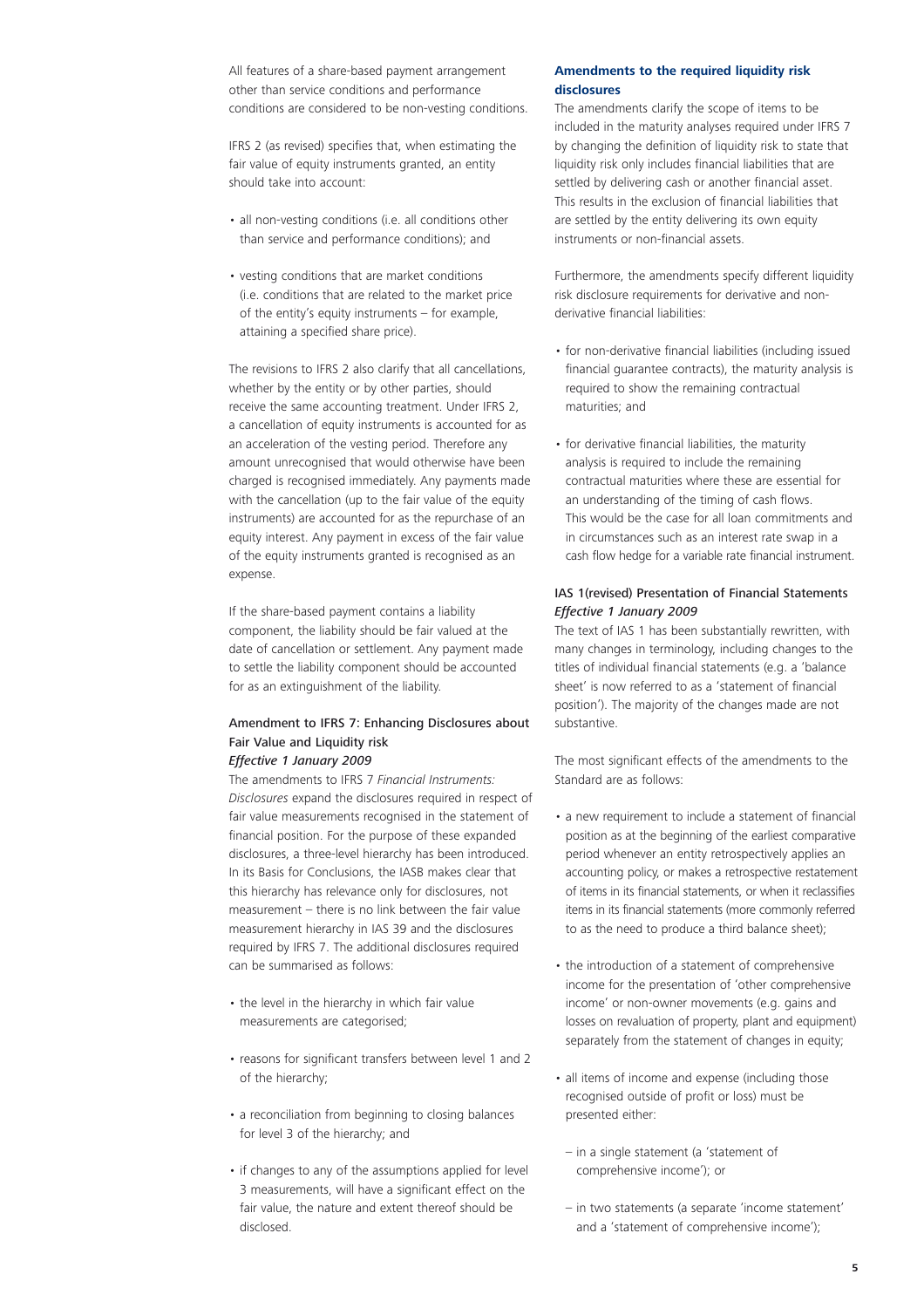- entities are no longer permitted to present transactions with owners in their capacity as owners in the notes – the statement of changes in equity must be presented as a separate financial statement; and
- new detailed requirements have been introduced regarding the presentation of items of other comprehensive income.

#### IAS 23 (revised) Borrowing Costs *Effective 1 January 2009*

The amendments to IAS 23 eliminate the option available under the previous version of the Standard to recognise all borrowing costs immediately as an expense. To the extent that borrowing costs relate to the acquisition, construction or production of a qualifying asset, the revised Standard requires that they be capitalised as part of the cost of that asset. All other borrowing costs should be expensed as incurred.

The amendments to IAS 23 are generally to be applied prospectively to borrowing costs relating to qualifying assets for which the commencement date for capitalisation is on or after the effective date of the revised Standard (1 January 2009, or any earlier date designated by the entity). Therefore, if an entity has previously followed an accounting policy of immediately recognising all borrowing costs as an expense:

- it is not required to retrospectively restate its financial statements for borrowing costs incurred on qualifying assets before the effective date of the Standard;
- nor is it required to apply the capitalisation policy to borrowing costs incurred subsequent to the effective date on projects that had commenced (i.e. that had met IAS 23's criteria for commencement of capitalisation) before the effective date.

#### Amendments to IAS 32 and IAS 1: Puttable Financial Instruments and Obligations Arising on Liquidation *Effective 1 January 2009*

The amendments to IAS 32 *Financial Instruments: Presentation* address the classification of puttable financial instruments and obligations arising only on liquidation, with the objective of providing a "shortterm, limited scope amendment" designed to avoid outcomes arising under the general principles of IAS 32 that were counter-intuitive.

Following the revisions, puttable financial instruments are presented as equity only if all of the following criteria are met:

- (i) the holder is entitled to a pro-rata share of the entity's net assets on liquidation;
- (ii) the instrument is in the class of instruments that is the most subordinate and all instruments in that class have identical features;
- (iii) the instrument has no other characteristics that would have met the definition of a financial liability; and
- (iv) the total expected cash flows attributable to the instrument over its life are based substantially on the profit or loss, the change in the recognised net assets or the change in the fair value of the recognised and unrecognised net assets of the entity (excluding any effects of the instrument itself). Profit or loss or change in recognised net assets for this purpose is as measured in accordance with relevant IFRSs.

In addition to the criteria set out above, the entity must have no other instrument that has terms equivalent to (iv) above and that has the effect of substantially restricting or fixing the residual return to the holders of the puttable financial instruments.

The criteria for equity classification for instruments, or components of instruments, that impose on the entity an obligation to deliver to another party a pro-rata share of the net assets of the entity only on liquidation are the same as above except (iii) and (iv) do not apply. Criterion (iii) does not apply because, if there is a component of the instrument that meets the definition of a liability (other than the right at liquidation itself), this will be recognised separately as a financial liability and the instrument will be presented as a compound instrument, i.e. with both liability and equity components. Criterion (iv) does not apply because should any cash flows be paid to the holder of the instrument during the instrument's life, this will reduce the amount ultimately payable at liquidation.

IAS 1 has been amended by the introduction of new disclosure requirements relating to puttable instruments presented as equity.

#### Amendment to IAS 39 and IFRIC 9: Clarification regarding ending Assessment of Embedded Derivatives

*Effective periods on or after 30 June 2009* Following the amendments to IAS 39 in October 2008, which permitted reclassifications out of the FVTPL category for certain held-for-trading financial assets in limited circumstances IFRIC 9 *Reassessment of Embedded Derivatives* and IAS 39 were amended to make clear that an entity is required to assess whether an embedded derivative is closely related to the host contract at the date of reclassification.

Following amendment, IFRIC 9 makes clear that reassessment is prohibited, except in the following two circumstances, when it is required:

- (a) when there is a change in the terms of the contract that significantly modifies the cash flows that otherwise would be required under the contract; and
- (b) when there is a reclassification of a financial asset out of the FVTPL category.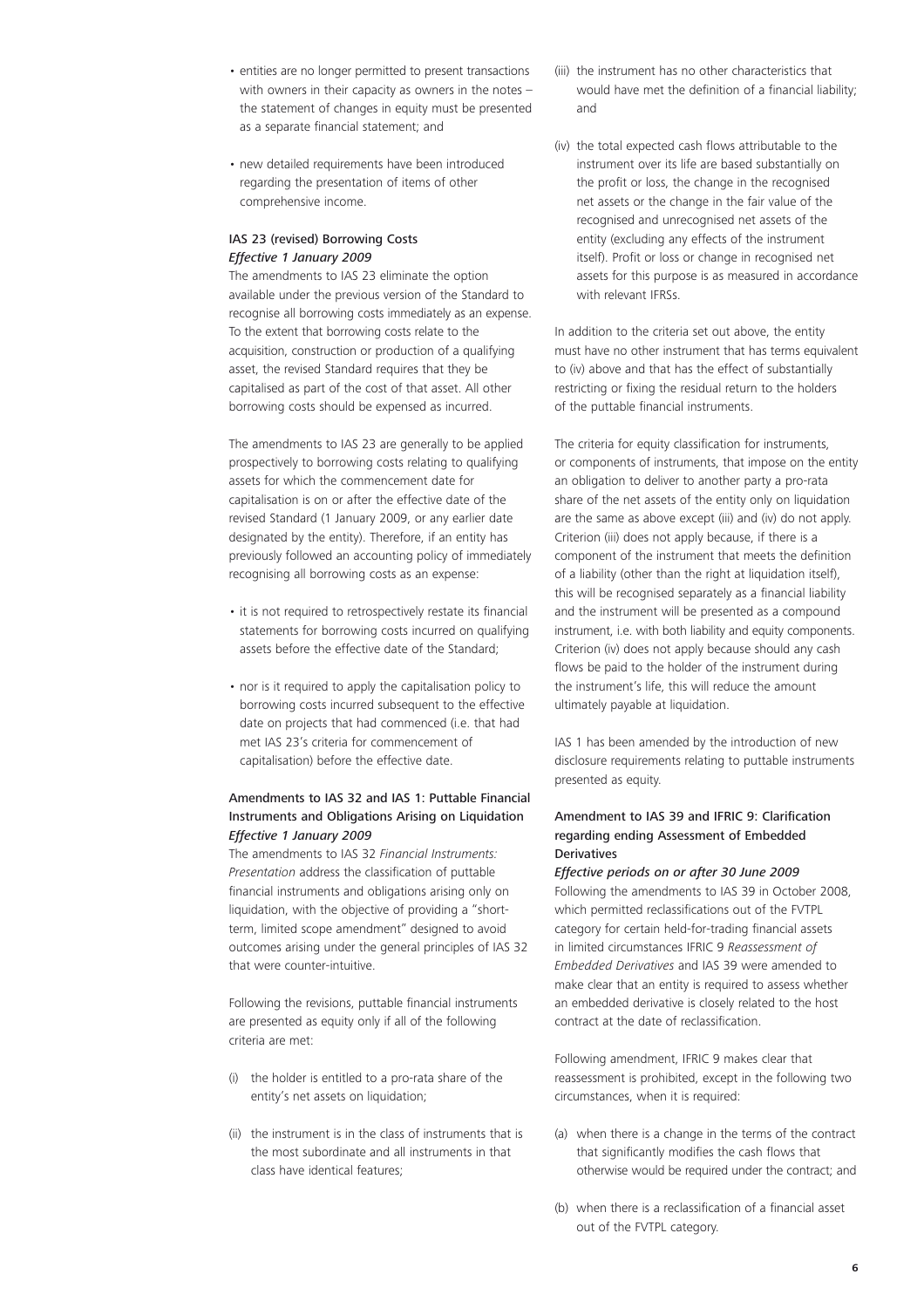#### Improvements to IFRSs (May 2008)

*Effective date: Various (mostly 1 January 2009)* This was the first Standard published under the IASB's annual improvements process which is intended to deal with non-urgent, minor amendments to Standards. The Standard includes 35 amendments – which are individually dealt with in our [May 2008](http://www.iasplus.com/iasplus/0805improvements.pdf) newsletter.

#### IFRIC 13 Customer Loyalty Programmes *Effective 1 July 2008*

This Interpretation addresses the accounting by entities that provide their customers with incentives to buy goods or services by providing awards (called 'award credits' in the Interpretation) as part of a sales transaction. Common examples are airline and hotel loyalty schemes and credit card reward schemes. IFRIC 13 addresses the accounting by the entity that grants the award credits. It applies to customer loyalty award credits that:

- entities grant to their customers as part of a sales transaction under IAS 18 *Revenue* (a sale of goods, rendering of services or use by the customer of entity assets); and
- subject to meeting any further qualifying conditions, the customers can redeem for free or discounted goods or services in the future.

IFRIC 13 requires the entity that grants the awards to account for the sales transaction that gives rise to the award credits as a 'multiple-element revenue transaction' and to allocate the fair value of the consideration received or receivable between the award credits granted and the other components of the revenue transaction. This treatment applies irrespective of whether the entity supplies the awards (the discounted goods or services) or whether a third party supplies them. For arrangements falling within its scope, IFRIC 13 explicitly prohibits the alternative treatment of recognising the full consideration received as revenue, with a separate liability for the cost of supplying the awards.

#### IFRIC 15 Agreements for the Construction of Real Estate

#### *Effective 1 January 2009*

The Interpretation addresses the accounting for revenue and associated expenses by entities that undertake the construction of real estate directly or through subcontractors. Agreements within the scope of IFRIC 15 are described as 'agreements for the construction of real estate', and may include the delivery of other goods or services. IFRIC 15 addresses two (related) issues:

- determining whether an agreement for the construction of real estate is within the scope of IAS 11 *Construction Contracts* or IAS 18; and
- when revenue from the construction of real estate should be recognised.

The Interpretation provides limited additional guidance on the distinction between 'construction contracts' (falling within the scope of IAS 11) and other agreements for the construction of real estate (falling within the scope of IAS 18). Agreements involving construction of real estate will need to be examined carefully to determine whether they should be accounted for in accordance with IAS 11 or IAS 18. Entities most affected are likely to be those that undertake construction of multiple-unit developments.

For some agreements falling within the scope of IAS 18 and involving the supply of goods, the Interpretation has introduced a new concept, i.e. that IAS 18's revenue recognition criteria may be met 'continuously as construction progresses'. In such circumstances, revenue is recognised by reference to the stage of completion of construction, using the percentage of completion method.

#### IFRIC 16 Hedges of a Net Investment in a Foreign Operation

#### *Effective 1 October 2008*

IFRIC 16 clarifies three main issues, as summarised below:

- whether risk arises from (a) the foreign currency exposure to the functional currencies of the foreign operation and the parent entity, or from (b) the foreign currency exposure to the functional currency of the foreign operation and the presentation currency of the parent entity's consolidated financial statements. IFRIC 16 concludes that the presentation currency does not create an exposure to which an entity may apply hedge accounting. Consequently, a parent entity may designate as a hedged risk only the foreign exchange differences arising from a difference between its own functional currency and that of its foreign operation;
- which entity within a group can hold a hedging instrument in a hedge of a net investment in a foreign operation and in particular whether the parent entity holding the net investment in a foreign operation must also hold the hedging instrument. IFRIC 16\* concludes that the hedging instrument(s) could not be held by the foreign operation itself; and
- how an entity should determine the amounts to be reclassified from equity to profit or loss for both the hedging instrument and the hedged item when the entity disposes of the investment. IFRIC 16 concludes that while IAS 39 must be applied to determine the amount that needs to be reclassified to profit or loss from the foreign currency translation reserve in respect of the hedging instrument, IAS 21 *The Effects of Changes in Foreign Exchange Rates* must be applied in respect of the hedged item.

\* IFRIC 16 has been amended as part of Annual Improvements issued in April 2009 to remove the restriction on the entity that can hold the hedging instrument. Refer to th[e April 2009](http://www.iasplus.com/iasplus/0904improvements.pdf) IAS Plus Newsletter.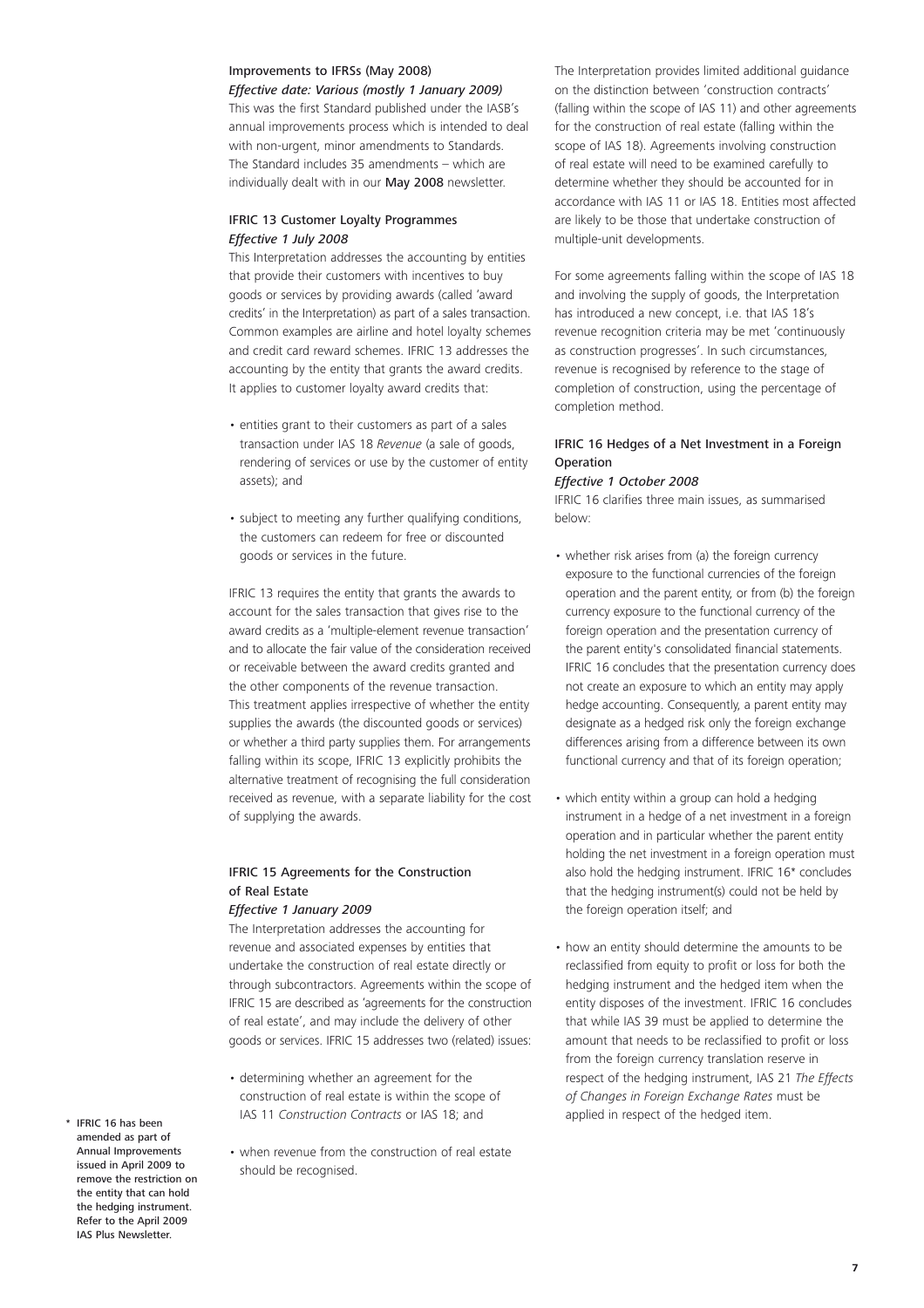#### IFRIC 18 Transfer of Assets from Customers

*Effective for transfers made on of after 1 July 2009* IFRIC 18 was issued to address divergent practice in the accounting by recipients for transfers of property, plant and equipment from 'customers'. For entities with such arrangements, IFRIC 18 is likely to result in deferral of revenue recognition or increased amounts being recognised as revenue, depending on the accounting policy previously adopted.

The Interpretation concludes that the entity receiving the item of property, plant and equipment recognises it in its statement of financial position when it meets the definition of an asset under the *Framework for the Preparation and Presentation of Financial Statements*. The Interpretation emphasizes that the entity must control the asset in order to recognise it, noting that right of ownership may not of itself be sufficient to establish control.

Where an entity determines that the item of property, plant and equipment qualifies for recognition as an asset, the Interpretation then directs the entity to recognise the asset in accordance with IAS 16 *Property, Plant and Equipment*, and therefore to measure its cost on initial recognition at its fair value.

If only one service is included in the agreement (e.g. connecting to the utility network with ongoing goods or services charged at the same rates as for other customers), the entity recognises revenue when that service is performed in accordance with paragraph 20 of IAS 18. If more than one service is identified, the fair value received is allocated between the services, and the recognition criteria of IAS 18 are then applied to each service individually. If an ongoing service is identified as part of the agreement, the period over which revenue is recognised for that service is generally determined by the terms of the agreement with the customer. If the agreement does not specify a period, the revenue is recognised over a period no longer than the useful life of the transferred asset used to provide the ongoing service.

When an entity receives a transfer of cash from a customer, it must first determine whether the agreement is within the scope of IFRIC 18. If it is, the analysis as to whether the item transferred is an asset of the entity and, if so, how to account for the credit side of the transaction is performed as above.

#### **Available for early adoption for 31 December 2009 year-ends**

Note that where Standards or Interpretations are adopted in advance of their effective dates, disclosure of that fact is generally required. Where the Standards and Interpretations discussed below are not adopted for December 2009 year-ends, preparers will need to have regard to the requirements of IAS 8.30, i.e. the requirement to consider and disclose the potential impact of Standards and Interpretations in issue but not yet effective.

Preparers will also need to have regard to local endorsement or other legal processes (see introduction to this newsletter).

#### IFRS 9 Financial Instruments *Effective 1 January 2013*

This Standard introduces new requirements for the classification and measurement of financial assets and is effective from 1 January 2013 with early adoption permitted. New requirements for classification and measurement of financial liabilities, derecognition of financial instruments, impairment and hedge accounting are expected to be added to IFRS 9 in 2010. As a result, IFRS 9 will eventually be a complete replacement for IAS 39 and IFRS 7. An early adopter of IFRS 9 continues to apply IAS 39 for other accounting requirements for financial instruments within its scope that are not covered by IFRS 9 (e.g. classification and measurement of financial liabilities, recognition and derecognition of financial assets and financial liabilities, impairment of financial assets, hedge accounting, etc.).

All recognised financial assets that are currently in the scope of IAS 39 will be measured at either amortised cost or fair value. A debt instrument (e.g. loan receivable) that (1) is held within a business model whose objective is to collect the contractual cash flows and (2) has contractual cash flows that are solely payments of principal and interest on the principal amount outstanding generally must be measured at amortised cost. All other debt instruments must be measured at fair value through profit or loss (FVTPL). A fair value option is available (provided that certain specified conditions are met) as an alternative to amortised cost measurement. For debt instruments not designated at FVTPL under the fair value option, reclassification is required between FVTPL and amortised cost, or vice versa, if the entity's business model objective for its financial assets changes so that its previous model no longer applies.

When debt instruments are non-recourse, i.e. the lender's claim is limited to specific assets of the borrower, it will be necessary to consider whether the loan only represents contractual cash flows that are payments of principal and interest.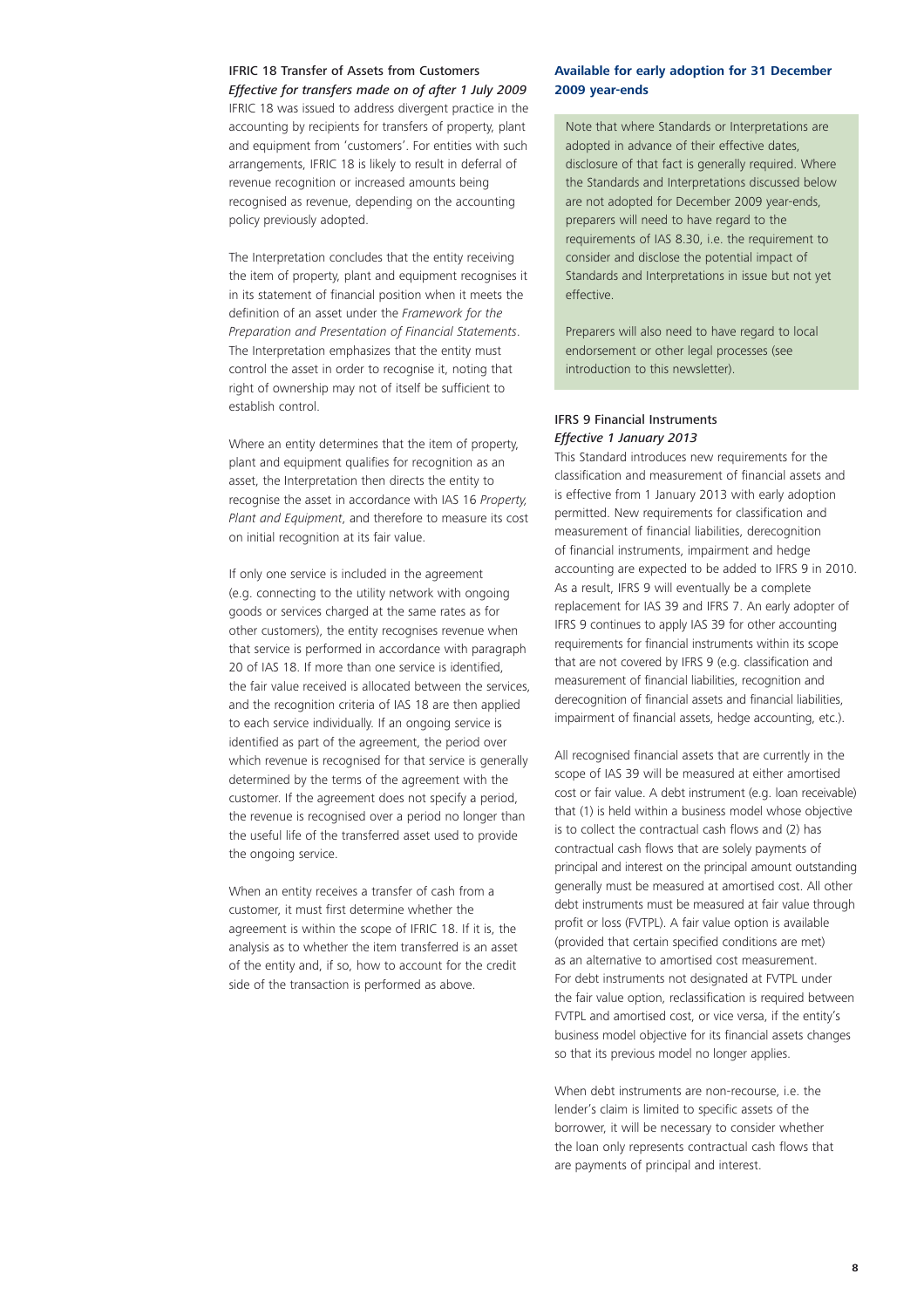The Standard requires an entity to look through to the underlying assets or cash flows to make this determination. If the terms of the loan give rise to any other cash flows or limit the cash flows in a manner inconsistent with payments representing principal and interest the loan cannot be measured at amortised cost.

All equity investments within the scope of IFRS 9 are to be measured on the statement of financial position at fair value with the default recognition of gains and losses in profit or loss. Only if the equity investment is not held for trading can an irrevocable election be made at initial recognition to measure it at fair value through other comprehensive income (FVTOCI) with only dividend income recognised in profit or loss unless the dividend clearly represents a recovery of part of the cost of the investment.

Despite the fair value requirement for all equity investments, IFRS 9 contains guidance on when cost may be the best estimate of fair value and also when it might not be representative of fair value. All derivatives within the scope of IFRS 9 are required to be measured at fair value. This includes derivatives that are settled by the delivery of unquoted equity instruments, however, in limited circumstances cost may be an appropriate estimate of fair value.

IFRS 9 does not retain IAS 39's concept of embedded derivatives for hybrid contracts if the host contract is a financial asset within the scope of IFRS 9. Consequently, embedded derivatives that would have been separately accounted for at FVTPL under IAS 39 because they were not closely related to the financial asset host will no longer be separated. Instead, the contractual cash flows of the financial asset are assessed in their entirety and the asset as a whole is measured at FVTPL if any of its cash flows do not represent payments of principal and interest as described by the Standard.

Where the receipts under an asset are paid by the issuer in order of priority over other multiple contractually linked instruments the Standard has specific conditions for the cash flows of such instruments to be regarded as payments of principal and interest. An example would be tranched notes issued from a special purpose entity set up to collateralise debt obligations where payments on the tranches are prioritised resulting in each tranche being relatively more senior or more subordinate to other tranches.

The effective date of IFRS 9 is for annual periods beginning on or after 1 January 2013, with early adoption permitted and is required to be applied retrospectively. However, the business model assessment is to be made at the date of initial application (which is the date when an entity first applies IFRS 9).

Also, designation as at FVTPL or FVTOCI, or de-designation of financial instruments that were previously designated as at FVTPL, is to be made on the basis of the facts and circumstances that existed at the date of initial application. Entities adopting the new Standard with an initial application date before 1 January 2012 will be exempt from the requirement to restate prior periods.

#### IFRS 1 (revised) First-time Adoption of IFRSs *Effective 1 July 2009\**

The objective of the November 2008 revision of IFRS 1 was to improve the structure of the Standard – no new or revised technical material has been introduced. The revisions are designed to make the Standard clearer and easier to follow by reorganising and moving to appendices most of the Standard's numerous exceptions and exemptions. The improved structure is also intended to better accommodate future changes to the Standard.

The Board has also taken the opportunity to remove out-of-date transitional provisions and make some minor wording amendments.

#### IFRS 1 (revised) Additional Exemptions for First-time Adopters

#### *Effective 1 January 2010*

The amendments to IFRS 1 provide additional exemptions for first-time adopters relating to oil and gas assets and arrangements containing leases.

#### **Exemption for oil and gas assets**

The IASB issued *Additional Exemptions for First-time Adopters (Amendments to IFRS 1)*. to permit a first-time adopter that has previously used this basis of accounting to elect to measure the related oil and gas assets at the date of transition to IFRSs on the following basis:

- exploration and evaluation assets at amounts determined under the entity's previous GAAP; and
- oil and gas assets in the development or production phases at the amount determined for the cost centre under the entity's previous GAAP. The entity shall allocate this amount to the cost centre's underlying assets pro-rata using reserve volumes or reserve values as of that date.

Entities electing to use the exemption are required to test both exploration and evaluation assets and assets in the development and production phases for impairment at the date of transition to IFRSs. The exploration and evaluation assets are tested in accordance with IFRS 6 *Exploration for and Evaluation of Mineral Resources* and development and production assets are tested in accordance with IAS 36 *Impairment of Assets*. Any identified impairment losses must be recognised at the date of transition.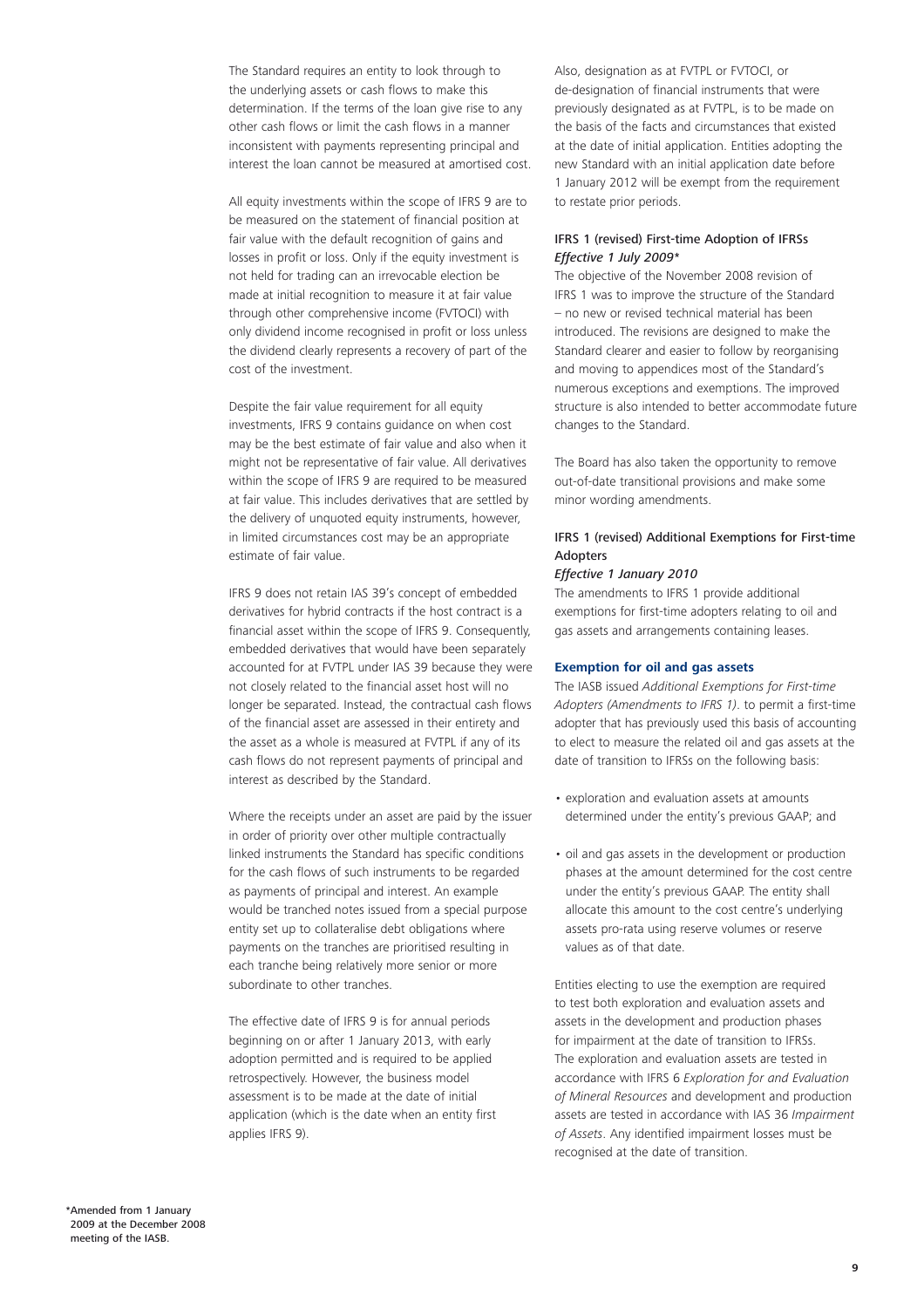#### **Decommissioning liabilities included the cost of property, plant and equipment**

If an entity elects to use the deemed cost exemption discussed above for oil and gas assets in the development or production phases, the entity must:

- measure decommissioning, restoration and similar liabilities as at the date of transition to IFRSs in accordance with IAS 37; and
- recognise directly in retained earnings any difference between that amount and the carrying amount of those liabilities at the date of transition to IFRSs determined under the entity's previous.

#### **Exemption for leases**

An additional exemption has been added to provide further relief to certain first-time adopters. The new exemption applies to a first-time adopter who has made an assessment of whether an arrangement contains a lease under its previous GAAP that is consistent with IFRIC 4, but at a date other than that required under IFRIC 4. With the exemption, a first-time adopter will not be required to reassess its determination of whether an arrangement contains a lease under previous GAAP if that previous determination would have given the same outcome as that resulting from the application of IAS 17 *Leases* and IFRIC 4.

#### Amendments to IFRS 2: Group Cash-settled Arrangements

#### *Effective 1 January 2010*

The amendments to IFRS 2: *Share-based Payment* to provide additional guidance on the accounting for share-based payment transactions among group entities. The revised Standard states explicitly that the entity receiving the goods or services will recognise the transaction as an equity-settled share-based payment transaction only if:

- the awards granted are its own equity instruments; or
- it has no obligation to settle the transaction.

In all other circumstances, the entity will measure the transaction as a cash-settled share-based payment.

The entity (or shareholder) responsible for settling the transaction will recognise it as an equity-settled sharebased payment only if the transaction is settled in its own equity instruments. In all other circumstances, the transaction will be recognised by the entity that settles the award as a cash-settled share-based payment.

As the classification may be different at the subsidiary and parent level, the amount recognised by the entity receiving the goods or services may differ from the amount recognised by the entity settling the transaction and in the consolidated financial statements. Intragroup repayment arrangements will not affect the application of the principles described above for the classification of group-settled share-based payment transactions.

The scope of IFRS 2 has also been amended to clarify that the Standard applies to all share-based payment transactions, whether or not the goods or services received under the share-based payment transaction can be individually identified. Any unidentifiable goods and services are measured on the grant date as the difference between the fair values of the share-based payment and the identifiable goods and services.

Guidance in these areas was previously provided in IFRIC 8 *Scope of IFRS 2* and IFRIC 11 IFRS 2 – *Group and Treasury Share Transactions* and as a result, these Interpretations will be withdrawn from the effective date of the amendments.

#### IFRS 3 (revised) Business Combinations IAS 27 (revised) Consolidated and Separate Financial Statements *Effective 1 July 2009*

IFRS 3 (revised 2008) and IAS 27 (revised 2008) were published as a package in January 2008, together with consequential amendments to other Standards, most notably IAS 28 *Investments in Associates* and IAS 31 *Interests in Joint Ventures*.

The most significant changes introduced by the revised Standards include the following:

- Costs incurred to effect a business combination (e.g. finder's fees, advisory, legal, accounting, valuation, and other professional or consulting fees) are expensed in the period incurred. (Costs incurred to issue debt or equity securities continue to be recognised in accordance with IAS 32 and IAS 39.)
- Where the acquirer has a pre-existing equity interest in the entity acquired, it remeasures that previouslyheld interest to fair value as at the date of obtaining control, and recognises any resulting gain or loss in profit or loss.
- The term 'non-controlling interest' (NCI) replaces minority interest. At an acquisition date, the acquirer may choose, on a transaction-by-transaction basis, whether to measure NCI at fair value; or at the NCI's proportionate share of the net identifiable assets of the entity acquired.
- Goodwill is measured at the acquisition date as the difference between:
	- the aggregate of (a) the acquisition-date fair value of the consideration transferred; (b) the amount of any NCI in the entity acquired; and (c) the acquisition-date fair value of any previously-held equity interest in the entity acquired; and
	- the net of the acquisition-date fair values of the identifiable assets acquired and the liabilities assumed.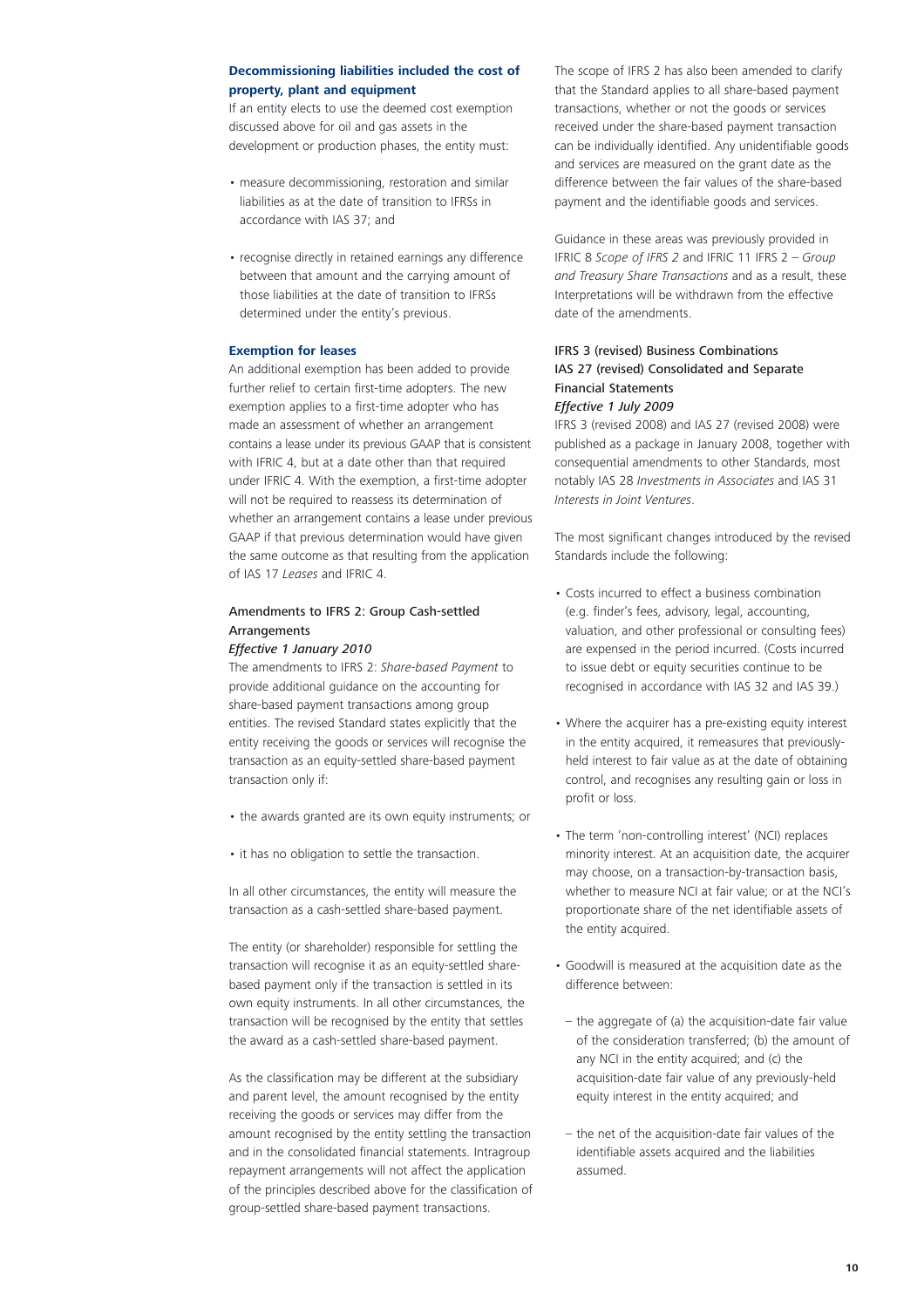- Once control is obtained, all subsequent increases and decreases in ownership interests that do not involve the loss of that control are treated as transactions among owners. Goodwill is not remeasured or adjusted and no gain or loss is recognised on such transaction. Instead, any difference between the change in the NCI and the fair value of the consideration paid or received is recognised directly in equity and attributed to the owners of the parent.
- Consideration for an acquisition, including contingent consideration, is measured at fair value at the acquisition date. Changes resulting from events after the acquisition date (e.g. the acquiree meeting an earnings target or reaching a specified share price) are recognised in profit or loss.
- The revised IAS 27 requires an entity to attribute the NCI's share of profit or loss to the NCI even if this results in the NCI having a deficit balance.
- When a parent ceases to have control of a subsidiary, the parent derecognises all assets, liabilities and NCI at their carrying amount. Any interest retained in the former subsidiary is recognised at its fair value at the date control is lost. Any gain or loss arising on loss of control is recognised in profit or loss.

Other important changes arising from the revision of IFRS 3 include:

- widening the scope to include business combinations between mutual entities and business combinations achieved by contract alone;
- the introduction of specific guidance on whether replacement share-based payment awards are part of the consideration transferred, and measurement of reacquired rights on initial recognition; and
- clarification that an entity needs to reassess the classification of contractual arrangements on acquisition with the exception of insurance contracts and leases (for which the original classification as finance or operating is retained). This is particularly relevant when looking at financial instruments, embedded derivatives and hedging relationships.

The transitional provisions for these Standards are complex, and readers should refer to the Standards for details. IFRS 3(2008) is to be applied prospectively to business combinations for which the acquisition date is on or after the beginning of the first annual reporting period beginning on or after 1 July 2009. Earlier adoption is permitted – although the revised Standard may not be applied in an annual reporting period that begins before 30 June 2007. IAS 27(2008) is effective for annual periods beginning on or after 1 July 2009, with early application permitted.

If an entity applies IFRS 3(2008) before 1 July 2009, it must apply IAS 27(2008) at the same time, and vice versa.

#### IAS 24 (revised): Related Party Disclosures *Effective 1 January 2011*

The amendments to IAS 24 simplify the disclosure requirements for entities that are controlled, jointly controlled or significantly influenced by a government (referred to as government-related entities) and clarify the definition of a related party.

The previous version of IAS 24 contained no specific exemption for government-related entities. Many entities, particularly in an environment where government control is pervasive, found it problematic in practice to identify all government-related entities, and to quantify all related party transactions and balances with those entities.

As a result, the amendment to IAS 24 provides a partial exemption from the disclosure requirements of IAS 24 for government-related entities. Specifically, a reporting entity is exempt from the general disclosure requirements of IAS 24 in relation to related party transactions and outstanding balances (including commitments) with:

- a government that has control, joint control or significant influence over the reporting entity; and
- another entity that is a related party because the same government has control, joint control or significant influence over both the reporting entity and the other entity.

However, where a reporting entity is exempt from the general disclosure requirements the revised Standard requires the reporting entity to disclose the following information about the transactions and related outstanding balances:

- the name of the government and the nature of its relationship with the reporting entity (i.e. control, joint control or significant influence);
- sufficient detail about:
	- − the nature and amount of each individually significant transaction; and
- − other transactions that are collectively, but not individually, significant, a qualitative or quantitative indication of their extent.

A further amendment to IAS 24 simplified the definition of a related party, clarified its intended meaning and eliminated a number of inconsistencies.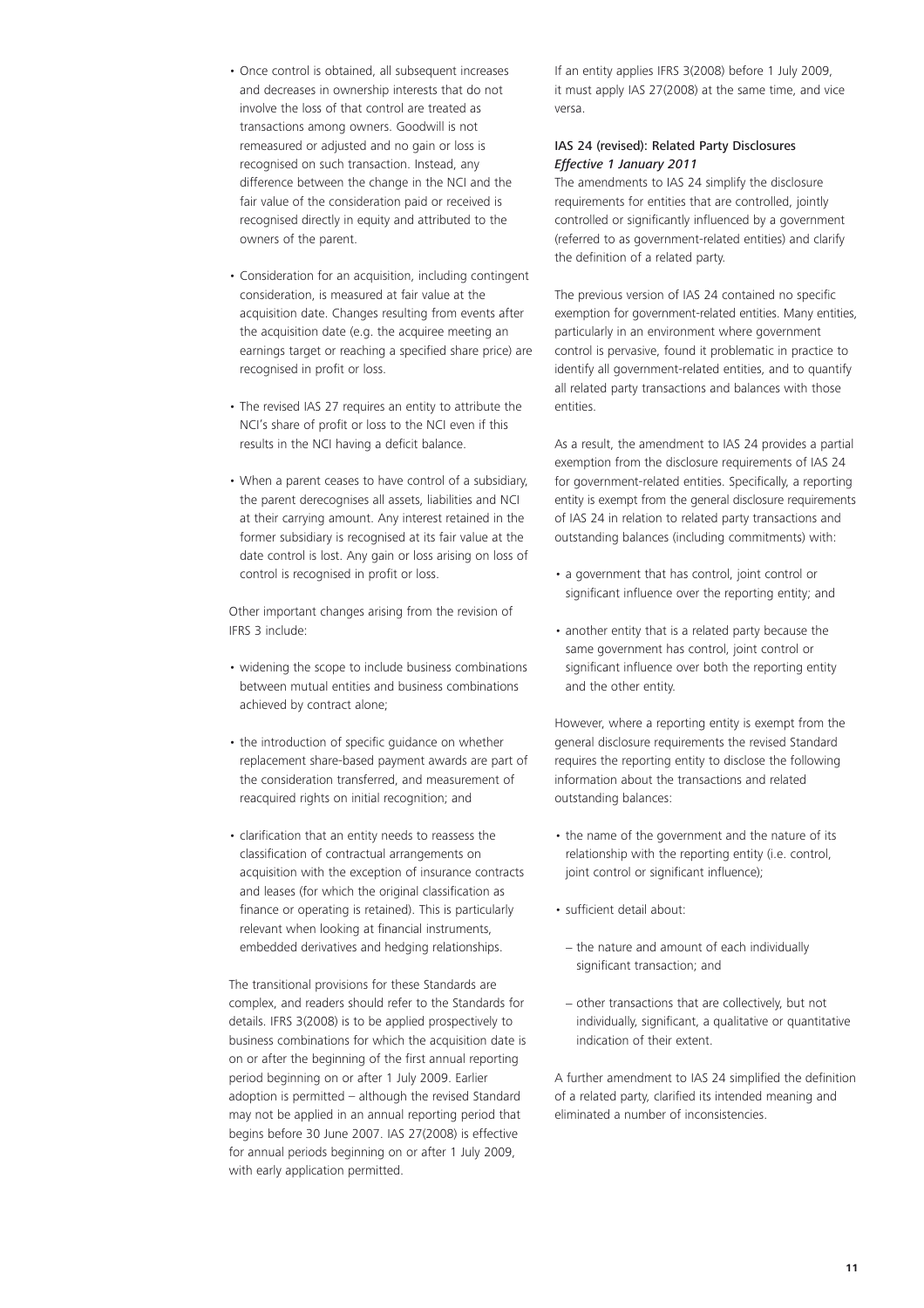In summary, the revised definition is based on the following principles:

- in the assessment of a related party relationship, significant influence is regarded as equal to the relationship with key management personnel. It is therefore not as close as a relationship where control or joint control exists;
- two entities that are subject to control or joint control by the same party, are related to each other;
- if one party controls or jointly controls an entity and at the same time has significant influence over another entity, the associate and joint venture are related to each other;
- if two entities are both subject to significant influence by the same entity, the entities are not related to each other; and
- symmetry in the treatment of related party relationships. If the revised definition treats one party as related to a second party, the second party is also treated as related to the first party.

#### Amendments to IAS 32: Classification of Rights Issues *Effective 1 February 2010*

Under the amendment to IAS 32 rights, options and warrants – otherwise meeting the definition of equity instruments in IAS 32.11 – issued to acquire a fixed number of an entity's own non-derivative equity instruments for a fixed amount in any currency are classified as equity instruments, provided the offer is made pro-rata to all existing owners of the same class of the entity's own non-derivative equity instruments.

#### Amendments to IAS 39 – Eligible Hedged Items *Effective 1 July 2009*

The amendments to IAS 39 provide clarification on two issues in relation to hedge accounting.

#### **Identifying inflation as a hedged risk**

Inflation may only be hedged in the instance where changes in inflation are a contractually-specified portion of cash flows of a recognised financial instrument. This may be the case where an entity acquires or issues inflation-linked debt. In such circumstances, the entity has a cash flow exposure to changes in future inflation that may be cash flow hedged. The amendments, therefore, do not permit an entity to designate an inflation component of issued or acquired fixed-rate debt in a fair value hedge as the Board considers that such a component is not separately identifiable and reliably measurable. The amendments also clarify that a risk-free or benchmark interest rate portion of the fair value of a fixed-rate financial instrument will normally be separately identifiable and reliably measurable and, therefore, may be hedged.

#### **Hedging with options**

IAS 39 permits an entity to designate purchased (or net purchased) options as a hedging instrument in a hedge of a financial or non-financial item. An entity may designate an option as a hedge of changes in the cash flows or fair value of a hedged item above or below a specified price or other variable (a one-sided risk). The amendments make clear that the intrinsic value, not the time value, of an option reflects a one-sided risk and therefore an option designated in its entirety cannot be perfectly effective. The time value of a purchased option is not a component of the forecast transaction that impacts profit or loss. Therefore, if an entity designates an option in its entirety as a hedge of a one-sided risk arising from a forecast transaction, hedge ineffectiveness will arise. Alternatively, an entity may choose to exclude time value as permitted by the Standard in order to improve hedge effectiveness. As a result of this designation, changes in the time value of the option will be recognised immediately in profit or loss.

#### Improvements to IFRSs (April 2009) *Effective date: Various (mostly 1 January 2010)*

This is the second omnibus Standard published under the IASB's annual improvements process which is intended to deal with non-urgent, minor amendments to Standards. The Standard includes amendments to 12 IFRSs – which are individually dealt with in our [April 2009](http://www.iasplus.com/iasplus/0904improvements.pdf) newsletter.

#### IFRIC 17 Distributions of Non-cash Assets to Owners *Effective 1 July 2009*

The Interpretation provides guidance on the appropriate accounting treatment when an entity distributes assets other than cash as dividends to its shareholders.

IFRIC 17 clarifies that a dividend payable should be recognised when the dividend is appropriately authorised and is no longer at the discretion of the entity The most significant conclusion reached by the IFRIC is that the dividend should be measured at the fair value of the assets distributed, and that any difference between this amount and the previous carrying amount of the assets distributed should be recognised in profit or loss when the entity settles the dividend payable. This accounting treatment will result in a change in practice in many jurisdictions.

The Interpretation does not apply to distributions of non-cash assets where the asset is ultimately controlled by the same party or parties before and after the distribution (e.g. distributions of non-cash assets between entities under common control) which is the most common circumstance in which such distributions occur.

The Interpretation has resulted in consequential amendments to IFRS 5 *Non-current Assets Held for Sale and Discontinued Operations* regarding the appropriate treatment of the non-cash assets held for distribution.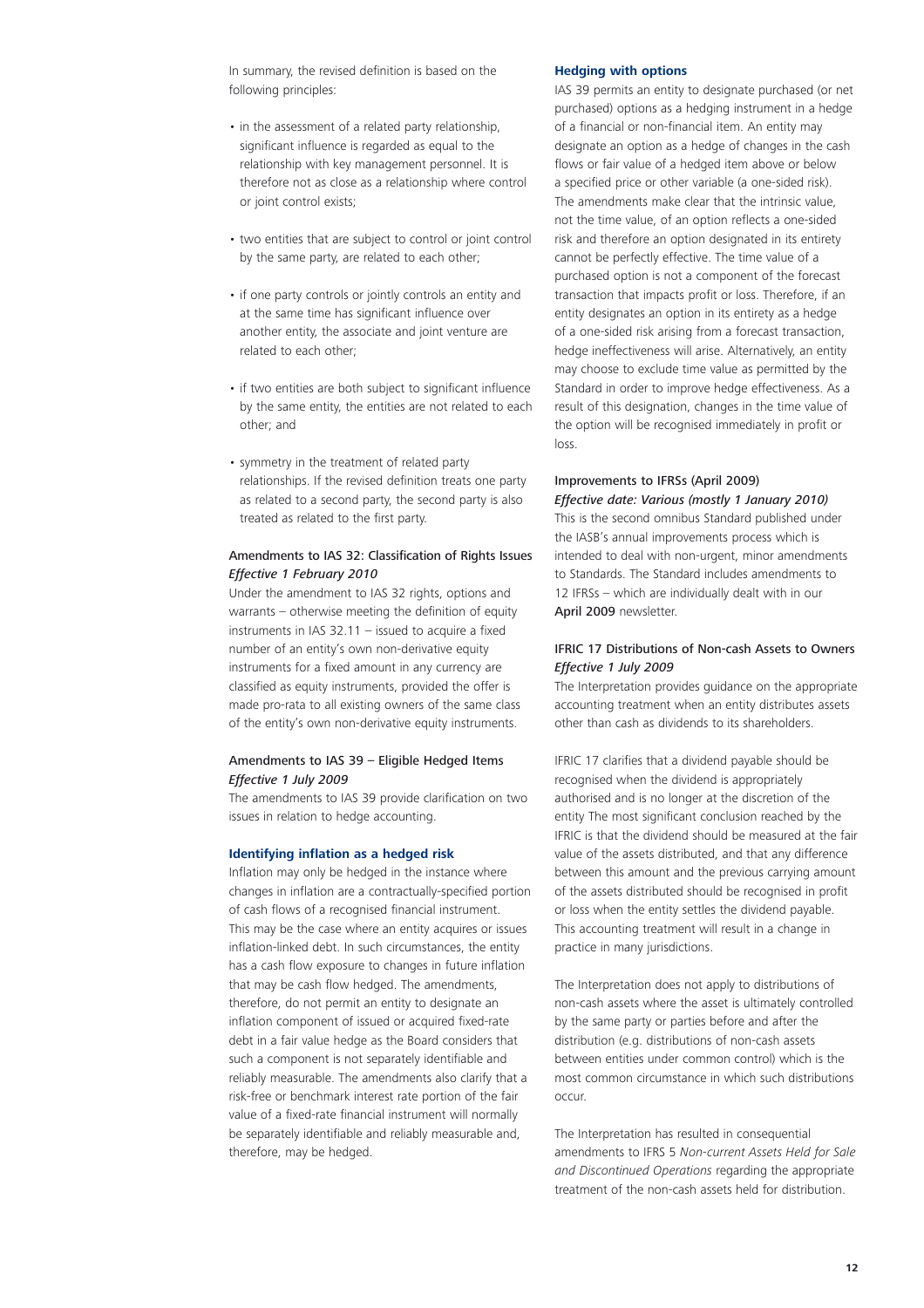#### IFRIC 19 Extinguishing Financial Liabilities with Equity Instruments

#### *Effective 1 July 2010*

The Interpretation addresses divergent accounting by entities issuing equity instruments in order to extinguish all or part of a financial liability (often referred to as "debt for equity swaps"). The Interpretation concludes that the issue of equity instruments to extinguish an obligation constitutes consideration paid. The consideration should be measured at the fair value of the equity instruments issued, unless that fair value is not readily determinable, in which case the equity instruments should be measured at the fair value of the obligation extinguished. Any difference between the fair value of the equity instruments issued and the carrying value of the liability extinguished is recognized in profit or loss.

If the issue of equity instruments is to settle a portion of a financial liability, the entity should assess whether a part of the consideration relates to a renegotiation of the portion of the liability which remains outstanding.

#### Amendments to IFRIC 14: Prepayment of a Minimum Funding Requirement *Effective 1 July 2011*

IFRIC 14 *IAS 19 –The Limit on a Defined Benefit Asset, Minimum Funding Requirements and their Interaction* has been amended to remedy an unintended consequence of IFRIC 14 where entities are in some circumstances not permitted to recognise prepayments of minimum funding contributions, as an asset.

IFRIC 14 (as originally issued) did not consider that a plan surplus may result from a prepayment of future minimum funding contributions and therefore, unintentionally reduced the economic benefits available in accordance with IAS 19.58 arising from voluntary prepayments of minimum funding contributions. If an entity is subject to minimum funding requirements for contributions relating to future benefits, IFRIC 14.20 (as originally issued) limited the economic benefit available in the form of reductions in future contributions to the present value of:

- (a) the estimated future service cost in each year; less
- (b) the estimated minimum funding contributions required in respect of the future accrual of benefits in that year.

Under the amended IFRIC 14.20, if there is a minimum funding requirement for contributions relating to future service, the economic benefit available as a reduction in future contributions (and, therefore, the surplus that should be recognised as an asset) is comprised of:

- (a) any amount that reduces future minimum funding requirement contributions for future services because the entity made a prepayment (i.e. any amount that the entity has paid before being required to do so); and
- (b) the estimated future service cost in each period less the estimated minimum funding requirement contributions that would be required for future service in that period if there were no prepayment of those contributions as described in (a).

Further, IFRIC 14 clarifies that while the amount calculated under (b) above may be negative for a given period (i.e. the estimated minimum funding requirement contribution for that period exceeds the estimated future service cost for that same period), the total amount calculated under (b) can never be less than zero. Accordingly, the economic benefit available as a reduction in future contributions will correspond, as a minimum, to the amount of the prepayment, if any.